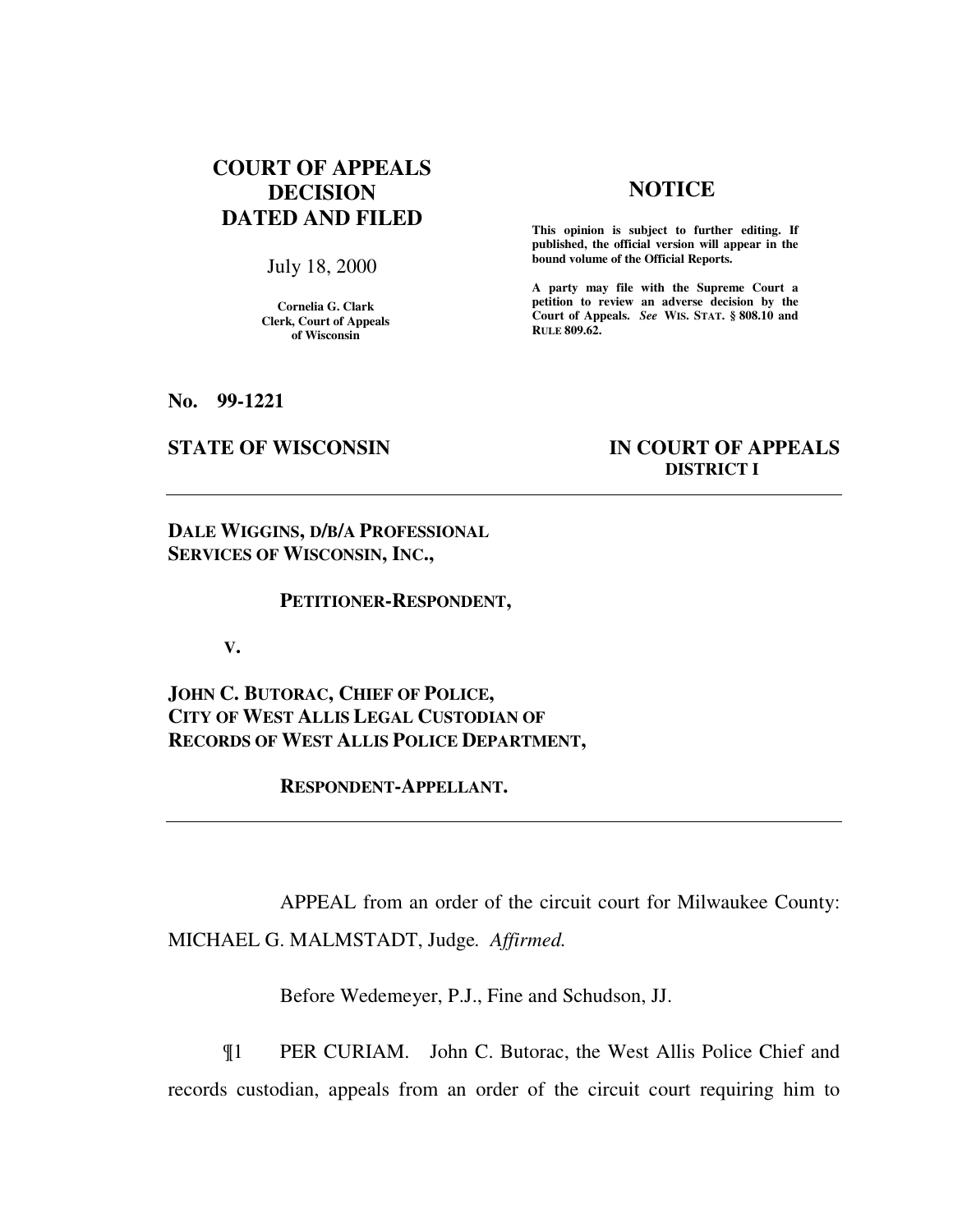release certain documents pursuant to the Open Records Law. Butorac claims the trial court erred in concluding that there was insufficient public interest in keeping the public records confidential. Because the public interest in inspection outweighs any public interest in keeping the requested records confidential, we affirm.

#### I. BACKGROUND

 ¶2 On March 2, 1998, West Allis Police Office Daniel DiTorrice stopped Anthony Hudler for making an illegal lane change. During the stop, DiTorrice learned that Hudler was operating his vehicle under a suspended license for failure to pay a forfeiture. Hudler was issued a citation, but subsequently drove off. There was some dispute between DiTorrice and Greenfield Police Officer Gregory Hoppe, who had been called to assist DiTorrice, as to exactly what happened relative to Hudler. DiTorrice stated that he believed that Hoppe, who drove off after Hudler, would re-stop Hudler. Hudler was not stopped again by the police. Forty-five minutes after being stopped by DiTorrice, however, Hudler sped through the intersection of South 108th Street and West National Avenue, killing two individuals who were driving through the intersection on the green light.

 ¶3 On May 5, 1998, Dale K. Wiggins sent an open records request to the West Allis police chief, seeking "[c]opies of any and all records that reflect your department's review or investigation of the traffic stop of Anthony Hudler on March 2, 1998 by officer Daniel DiTorrice." Chief Butorac responded to the request by letter dated May 14, 1998, detailing why certain records could not be released. More specifically, Butorac cited seven public policy reasons for denying Wiggins's request: (1) disclosure would interfere with the department's ability to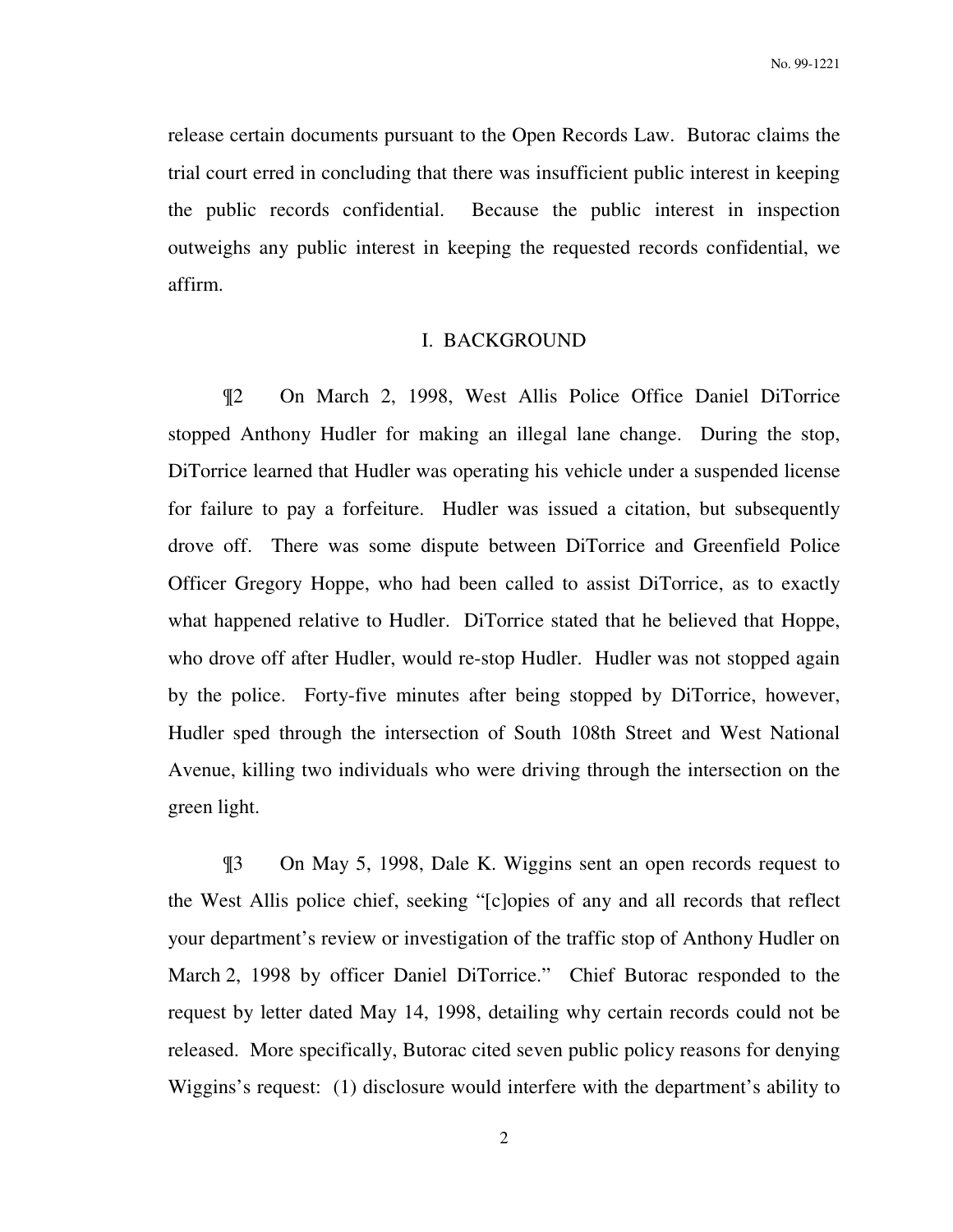conduct investigations; (2) the records must remain confidential for the day-to-day operations of the police department; (3) release of the records would have a chilling effect on an officer's ability to enforce the law; (4) disclosure would counter the department's interest in keeping personnel records confidential; (5) release of the records would interfere with the officer's privacy and reputational interests protected by WIS. STAT.  $\S$  103.13 (1997-98);<sup>1</sup> (6) disclosure is contrary to the general privacy rights of Wisconsin citizens; and (7) disclosure is contrary to protecting the reputation of Wisconsin citizens.

 ¶4 Wiggins wrote Butorac asking that he reconsider his denial. Butorac did not respond. Subsequently, Wiggins filed a petition seeking a writ of mandamus in the circuit court, which requested the court to order Butorac to release the records. The circuit court conducted an *in camera* inspection of the records at issue, and concluded that the following records could and should be released:

> 1. The inter-office report dated March 2, 1998, from Lt. Michael Jungbluth to Police Chief John C. Butorac (2 pages).

> 2. The inter-office report dated March 2, 1998, from Officer Ditorrice to Lt. Michael Jungbluth (1 page).

> 3. The inter-office report dated March 2, 1998, from Lt. Michael Jungbluth to Police Chief John C. Butorac (1 page). (Subject: Contact-Greenfield Officer Gregory Hoppe.)

> 4. The recorded interview dated March 5, 1998, of Officer Ditorrice (6 pages).

> 5. The recorded interview dated April 2, 1998, of Officer Ditorrice (12 pages).

-

<sup>1</sup> All references to the Wisconsin Statutes are to the 1997-98 version unless otherwise noted.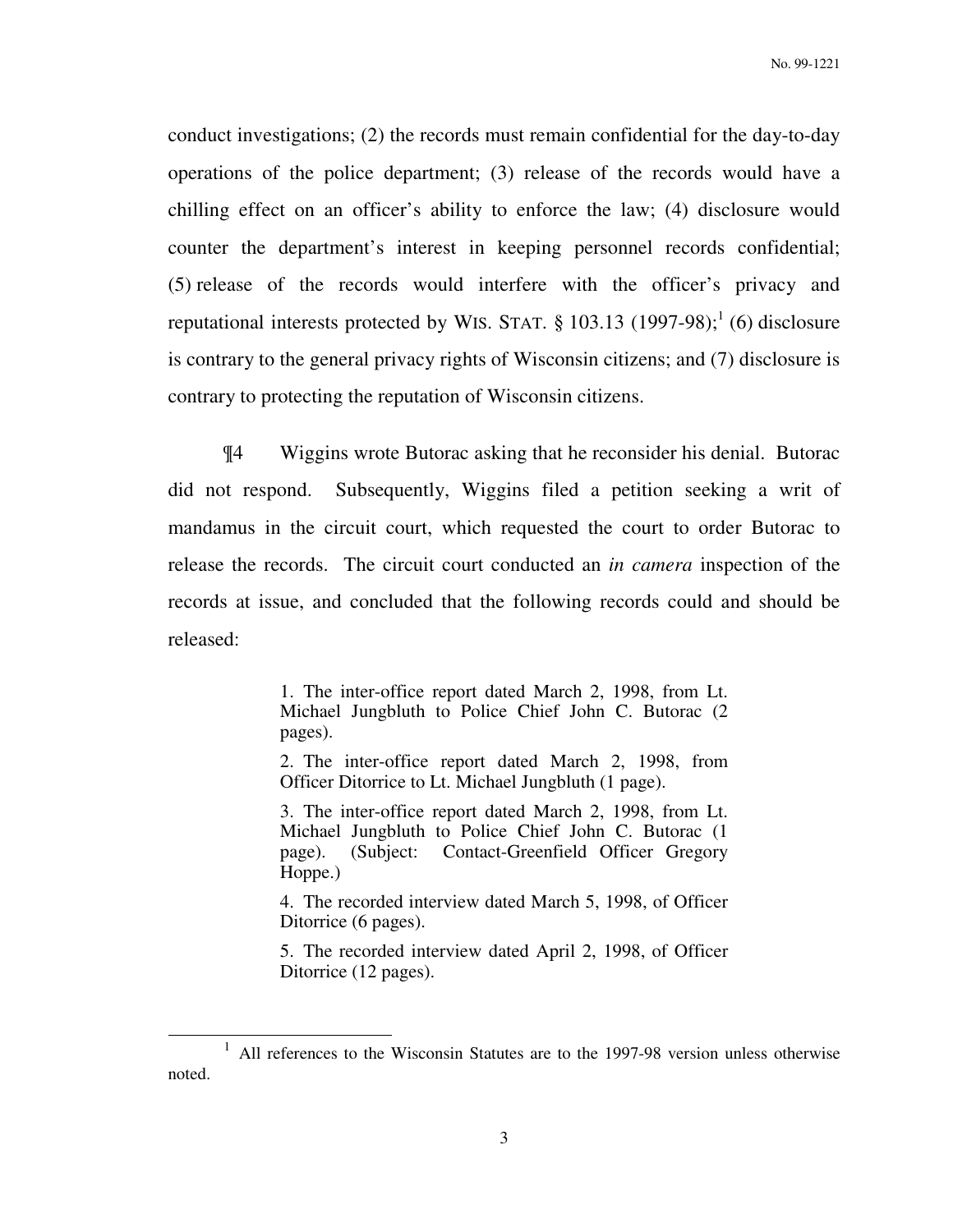Butorac appeals from the circuit court's order.<sup>2</sup>

## II. DISCUSSION

 ¶5 The issue in this case involves Wisconsin Open Records Law, codified at WIS. STAT. §§ 19.31-19.37. Our standard of review is summarized in *Hathaway v. Green Bay School Dist.*, 116 Wis. 2d 388, 342 N.W.2d 682 (1984): "[T]he general presumption of our law is that public records shall be open to the public unless there is a clear statutory exception, unless there exists a limitation under the common law, or unless there is an overriding public interest in keeping the public record confidential." *Id.* at 397. We review the custodian's decision regarding the open records request independently. *See Kailin v. Rainwater*, 226 Wis. 2d 134, 147, 593 N.W.2d 865 (Ct. App. 1999).

¶6 Our review involves a two-step process:

-

 First, we must decide if the trial court correctly assessed whether the custodian's denial of access was made with the requisite specificity. Second, we determine whether the stated reasons are sufficient to permit withholding, itself a two-step analysis. Here, our inquiry is: (1) did the trial court make a factual determination supported by the record of whether the documents implicate the public interests in secrecy asserted by the custodians and, if so, (2) do the countervailing interests outweigh the public interest in release.

*Wisconsin Newspress, Inc. v. Sheboygan Falls Sch. Dist.*, 199 Wis. 2d 768, 784, 546 N.W.2d 143 (1996) (citation omitted). Butorac argues that the public policy

 $2$  Butorac filed a motion in the circuit court seeking a stay pending appeal to prevent the release of the documents. The circuit court denied the motion. Butorac also filed a motion in this court seeking a stay pending appeal, which was also denied. Accordingly, the subject records were released pursuant to the circuit court order. Butorac seeks "reversal of [the circuit court's] order and the return of actual attorney fees, with interest, paid by" Butorac.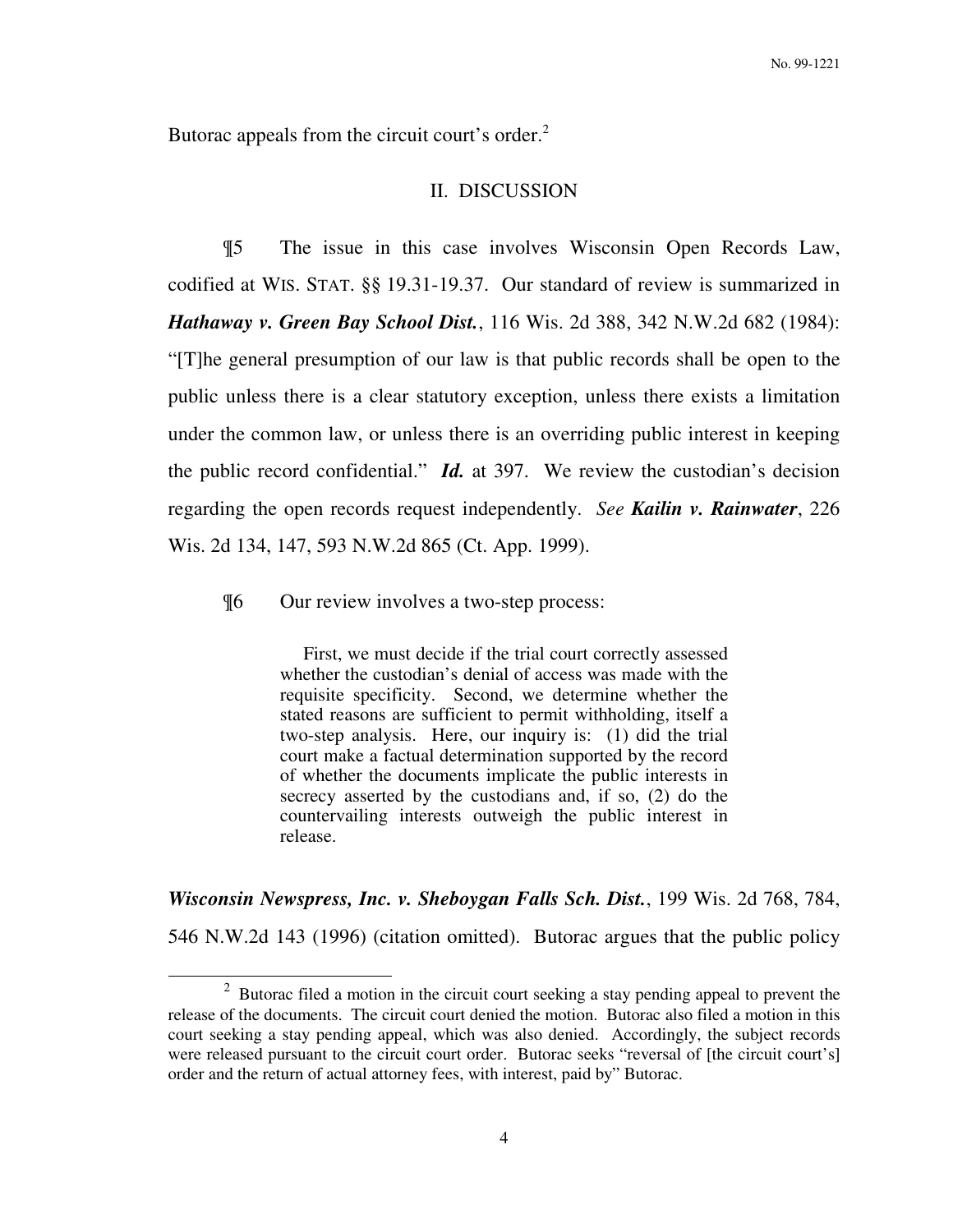interest in protecting privacy and reputational interests should take precedence over release of the records. Butorac also refers to several statutory sections that he asserts support withholding of these records. In response, Wiggins contends that the reasons advanced by Butorac are insufficient to overcome the statutory presumption in favor of disclosure.

 ¶7 The circuit court examined whether Butorac's stated reasons for denying Wiggins's request were sufficient to permit nondisclosure. The circuit court determined that "[a]lthough Butorac's reasons for nondisclosure are valid public policy concerns, they do not outweigh the public's right to access some of the information requested." The circuit court ruled:

> Those documents that contain solely factual information must be disclosed. Factual information gathered in connection with an investigation of police conduct is generally subject to public inspection. However, any records with "supervisory opinions containing recommendations or concerns made for future action or criticisms of past actions may legitimately be withheld."

(Citations omitted.) We have reviewed the documents at issue and conclude that the circuit court's decision was correct.

 ¶8 Butorac cites several statutory sections, including WIS. STAT. §§ 895.50, 19.85(1)(b)(c) & (f), 103.13(3) & (6) and 230.13, as indicative of legislative intent in favor of protecting the privacy and reputational interests of Wisconsin citizens. Based on that intent, he argues that seven public policy reasons override the presumption in favor of disclosing the records. We reject each in turn.

5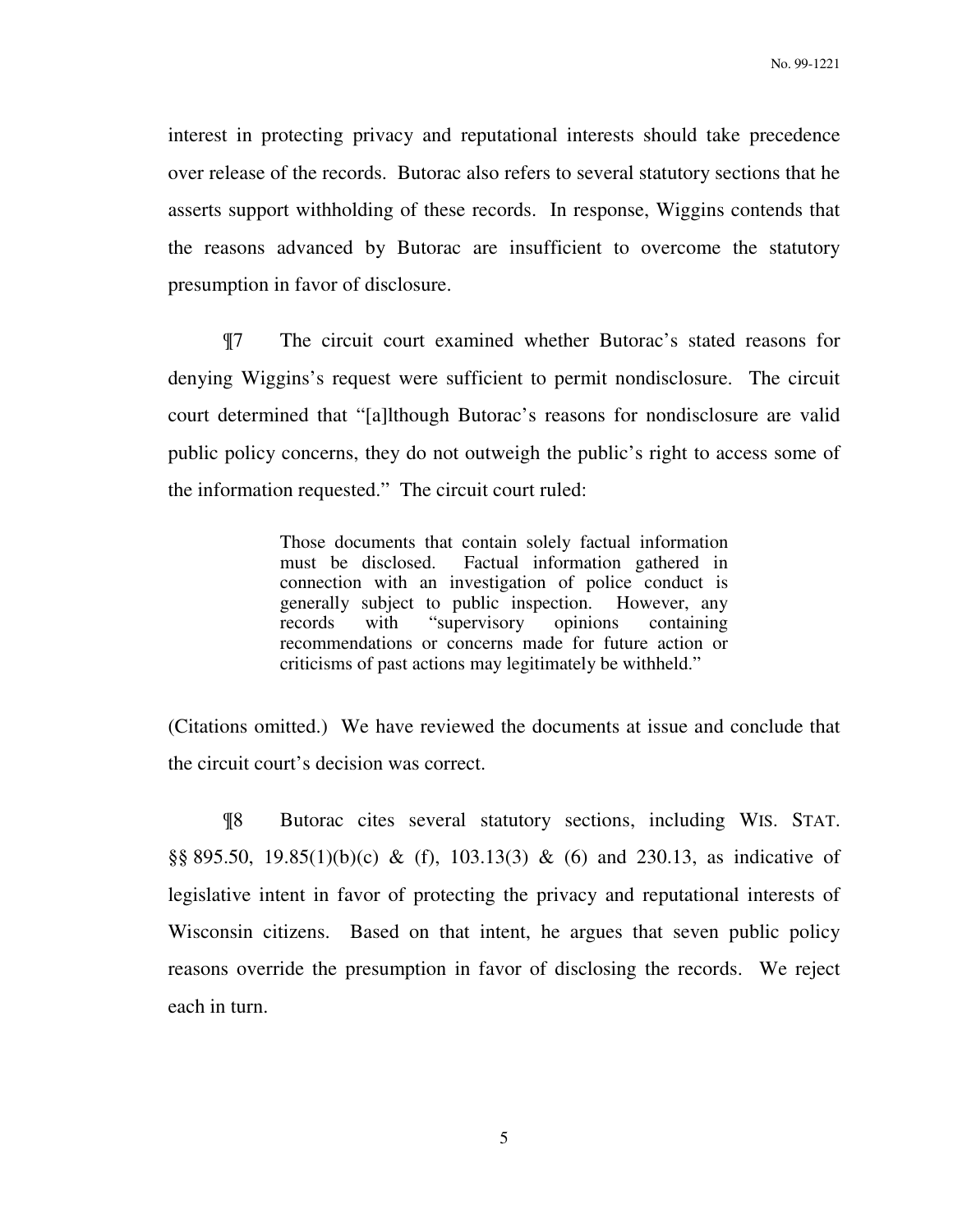### *1. Disclosure would hamper department's ability to conduct investigations.*

 ¶9 Butorac first claims that the records should not be disclosed because disclosure would interfere with the police department's ability to conduct thorough, confidential internal personnel investigations, including the gathering of statements from members of the department as a condition of their employment. We are not persuaded that this countervailing factor is sufficient to overcome the presumption of disclosure for several reasons. First, the circuit court clearly indicated that only documents containing factual information would be disclosed. *See State ex rel. Journal/Sentinel, Inc. v. Arreola*, 207 Wis. 2d 496, 514, 558 N.W.2d 670 (Ct. App. 1996). Second, "[f]actual material gathered in connection with an investigation of police conduct is generally subject to public inspection." *Id.* Third, disclosure of solely factual information will only have a remote impact on investigations. *See id.* Fourth, the open records request in this case did not occur until the investigation was completed. *See id.* Accordingly, the first countervailing interest relied on by Butorac is insufficient to override the public interest in disclosure of the requested information.

# *2. Day-to-day operations of the department require confidentiality.*

 ¶10 Next, Butorac cites the need to keep these records confidential in order to avoid adversely affecting the day-to-day operations of the police department. We are not persuaded. First, Butorac's reason is not fact specific. He fails to explain what day-to-day operations would be affected. Presumably, he is referring to the ability to investigate such incidents, which is merely cumulative to the first public policy interest that we have already rejected. Second, as noted, the records were not requested until after the investigation was complete. The records that were ordered disclosed contained factual information relative to a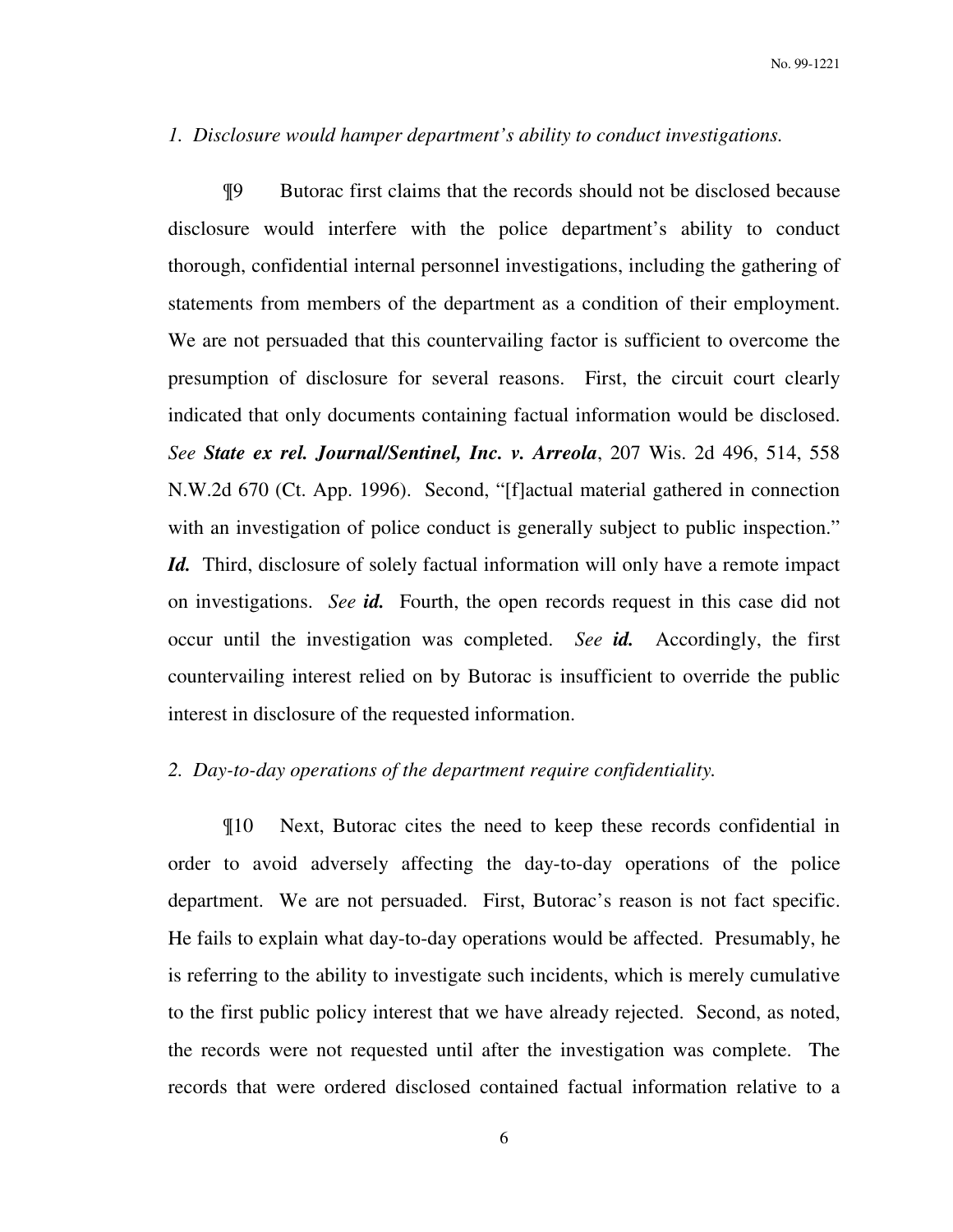public event. Therefore, we see no reason why disclosure of these records would interfere with the day-to-day operations of the police department.

#### *3. Chilling effect.*

 ¶11 Next, Butorac claims that release of the records would result in a chilling effect on the ability of law officers to enforce the law effectively, thus harming the general public. We disagree. Again, Butorac does not explain specifically what he means by this general statement. We surmise he is concerned that police officers would choose other employment or make fewer arrests in order to avoid potential embarrassment if they knew that the contents of their personnel files might be made public as a result of an investigation into the circumstances involving an arrest. This concern does not override the public interest in disclosing the requested documents. Our reason here echoes those set forth above. The public is entitled to the factual information generated from this public event. Disclosure of the *factual* information does not impact on a police officer's ability to enforce the law. This case does not involve disclosure of an entire personnel file, and does not involve disclosure of "supervisory opinions" or "criticisms of past actions" of the officer, *see Arreola*, 207 Wis. 2d at 514, which are the type of remarks that may lead to embarrassment. We conclude, therefore, that this countervailing interest is insufficient to outweigh the public's right to access the information disclosed in this case.

#### *4. Disclosure is adverse to keeping personnel records confidential.*

 ¶12 Butorac argues that disclosure of these records would run counter to the department's interests in maintaining the confidentiality of its personnel records, citing WIS. STAT. § 230.13. We are not persuaded.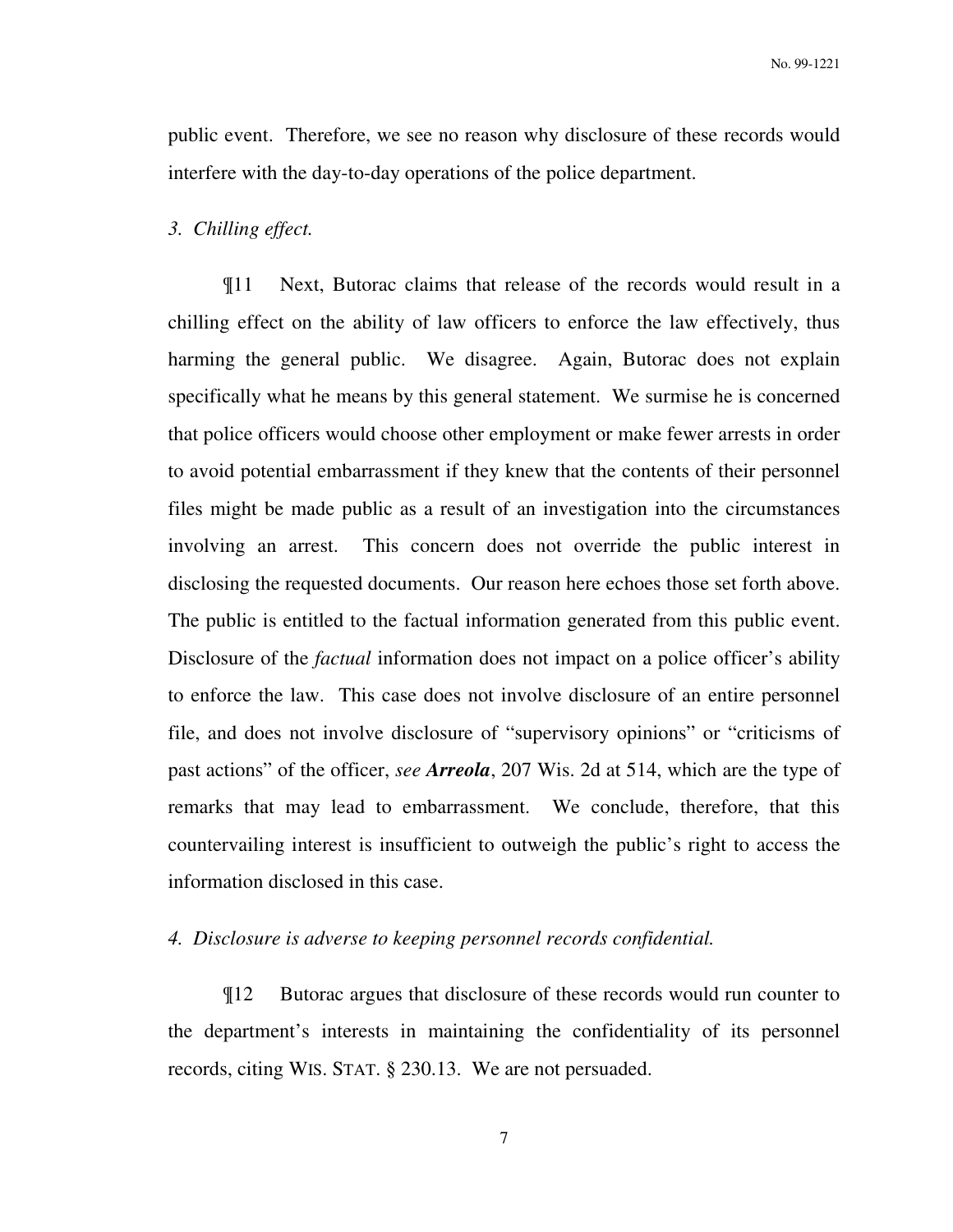No. 99-1221

 ¶13 WISCONSIN STAT. § 230.13 provides that "the administrators of an agency may keep department employees' personnel records concerning dismissals, demotions and other disciplinary records closed." *Pangman & Assocs. v. Zellmer*, 163 Wis. 2d 1070, 1084, 473 N.W.2d 538 (Ct. App. 1991). The statute does not apply to this case. The documents ordered disclosed are not personnel records concerning adverse disciplinary action. Rather, the documents contained solely factual information related to the officer's actions in handling the traffic stop.

## *5. Section 103.13 prevents disclosure.*

 ¶14 Butorac also cites WIS. STAT. § 103.13 in support of nondisclosure. He argues that this statute evidences a legislative intent to keep certain investigative matters closed to the public. Again, we conclude that this countervailing interest is insufficient to overcome the statutory presumption in favor of disclosure.

 ¶15 WISCONSIN STAT. § 103.13 provides employees with the right to inspect their own personnel records "covering the areas in which the employer determined the 'employe's qualifications for employment, promotion, transfer, additional compensation, termination or other disciplinary action, and medical records.'" *Pangman*, 163 Wis. 2d at 1084 (citation omitted). This statute has no application to the instant case. The documents at issue do not involve the topics covered by this statute.

*6. General right to privacy.*

 ¶16 Butorac next suggests that the police officer's general right to privacy outweighs the public's right to disclosure. We disagree.

8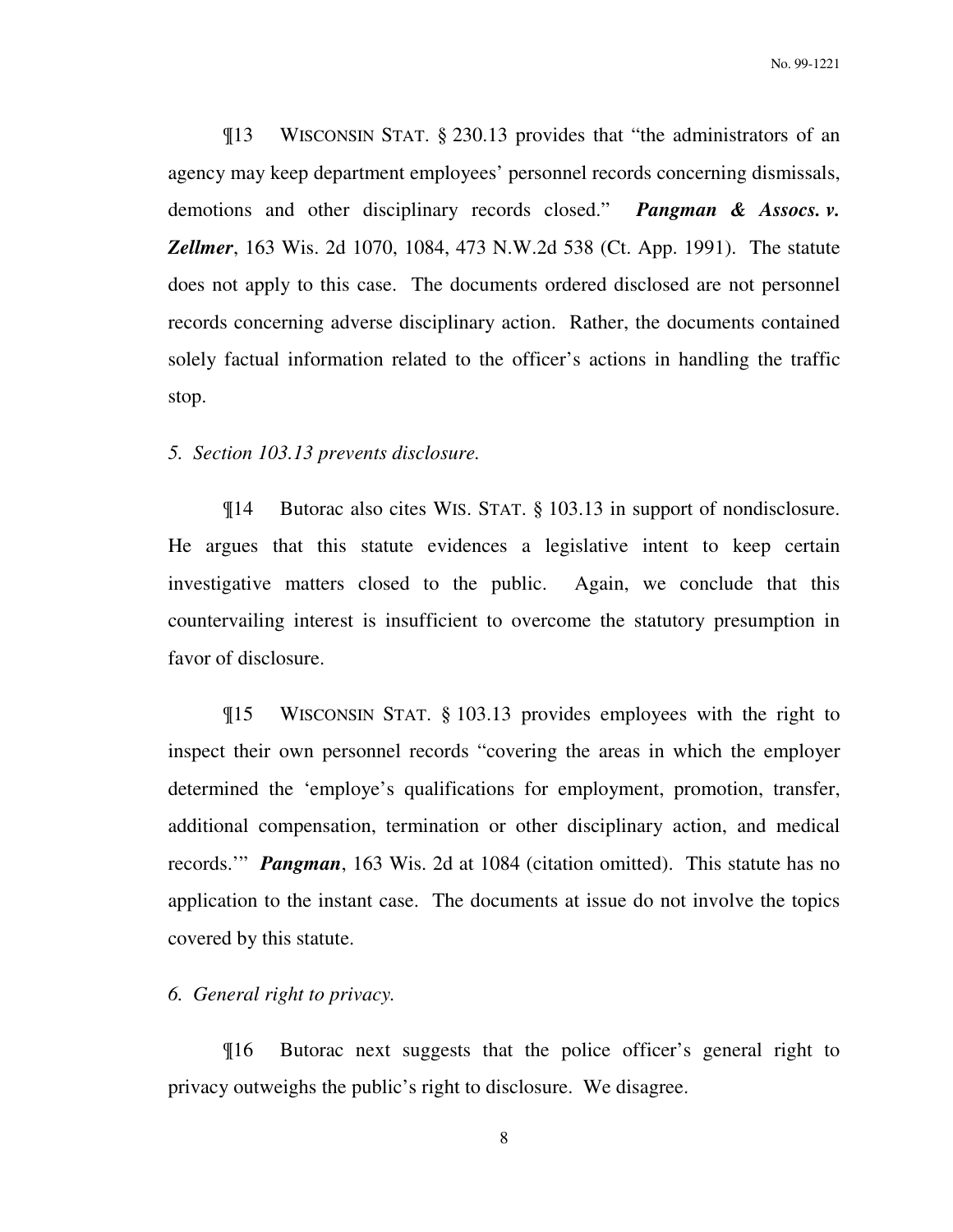¶17 "When individuals accept positions as police officers, they necessarily relinquish certain privacy rights and must be subject to public scrutiny." *Arreola*, 207 Wis. 2d at 515. Because of their public employment, police officers have a lower expectation of privacy. *See id.* Thus, a police officer cannot hide behind a "privacy shield" in order to prevent the public's right to access factual information generated from a public event.

# *7. Reputational interest.*

 ¶18 Finally, Butorac cites the police officer's right to protect his reputation as justification for denying public access to the records. We are not persuaded.

 ¶19 Withholding the factual reports here in order to protect the police officer's reputation runs contrary to the purpose behind the open records law and the case law interpreting it. The public has a right to know the factual background surrounding the event that was the genesis for the open records request. "The public has a particularly strong interest in being informed about public officials who have been 'derelict in [their] duty.'" *Wisconsin Newspress*, 199 Wis. 2d at 786 (citations omitted). Although disclosure of the factual information related to a public incident may affect a police officer's reputation, such does not outweigh the benefit to the public in obtaining the information. *See id.*

#### III. CONCLUSION

 ¶20 In sum, we conclude that the trial court did not err in ordering the documents disclosed. Public policy favors the right to public inspection of the documents, and disclosure is denied only in the exceptional case. *See State ex rel. Youmans v. Owens*, 28 Wis. 2d 672, 137 N.W.2d 470 (1965). Here, the circuit